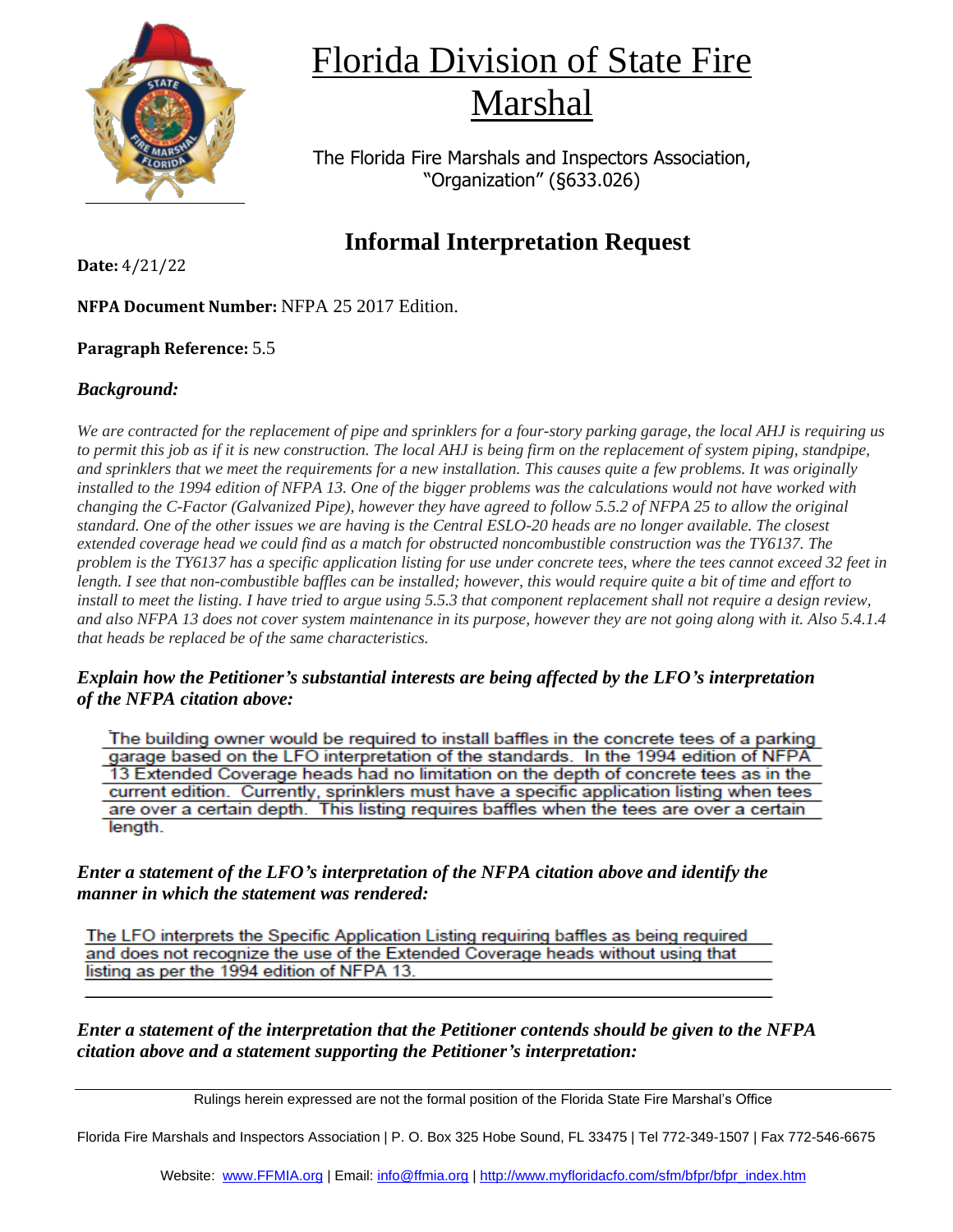

## Florida Division of State Fire Marshal

The Florida Fire Marshals and Inspectors Association, "Organization" (§633.026)

The Specific Application Listing of a sprinkler does not preclude it from use as an Extended Coverage sprinkler in applications not requiring it, such as when installed in conformance with the 1994 edition of NFPA 13. Also, this should not require a design review at all per 5.5.3 of NFPA 25, 2017 edition, and it meets the definition of Section 3.3.39 for replacement. Only Table 5.5.1 requirements should apply.

*Enter the Petitioner's question concerning an interpretation of the FFPC:*

Does NFPA 25, section 5.5, apply to this situation and allow the use of the Extended Coverage sprinkler per NFPA 13, 1994 edition, with no design review required as per NFPA 25 5.5.3 and only meeting NFPA 25 Table 5.5.1 requirements?

*Answer: Yes*

*The committee believes that it is the intent of NFPA 25 section 5.5 to allow the original design document (in this case the 1994 Edition of NFPA 13) to be used in regard to components to include adjustments, repairs, or replacement. Furthermore, NFPA 1, 1.4.3 Modifications reads the AHJ is authorized to modify any of the provisions of this Code upon application in writing by the owner, a lease, or a duly authorized representative where there are practical difficulties in the way of carrying out the provisions of the Code, provided that the intent of the Code shall be complied with, public safety secured, and substantial justice done. The petitioner has demonstrated the practical difficulties associated with this project (previous sprinkler heads are no longer available) and that an equivalent head is to be provided.*

*Note: AHJ should still confirm that the replacement sprinkler heads are equivalent with regards to density, spacing, etc. and that no change of hazard of contents classification has occurred.*

**Region 1** - Delegate: *Byron Bennett*, Fire Chief North Bay Fire Control District Alternate: *William (Michael) Hall*, Fire Chief, Marianna Fire Rescue

**Region 2** - Delegate: Vacant Alternate: N/A\*

**Region 3** - Delegate: *James Groff*, Jacksonville Fire Rescue. Alternate: *Robert Growick* Division Chief /Fire Marshall City of St. Augustine

**Region 4** - Delegate: *Cheryl Edwards*, Lakeland Fire Rescue Alternate**:** *Karl Thompson*

Rulings herein expressed are not the formal position of the Florida State Fire Marshal's Office

Florida Fire Marshals and Inspectors Association | P. O. Box 325 Hobe Sound, FL 33475 | Tel 772-349-1507 | Fax 772-546-6675